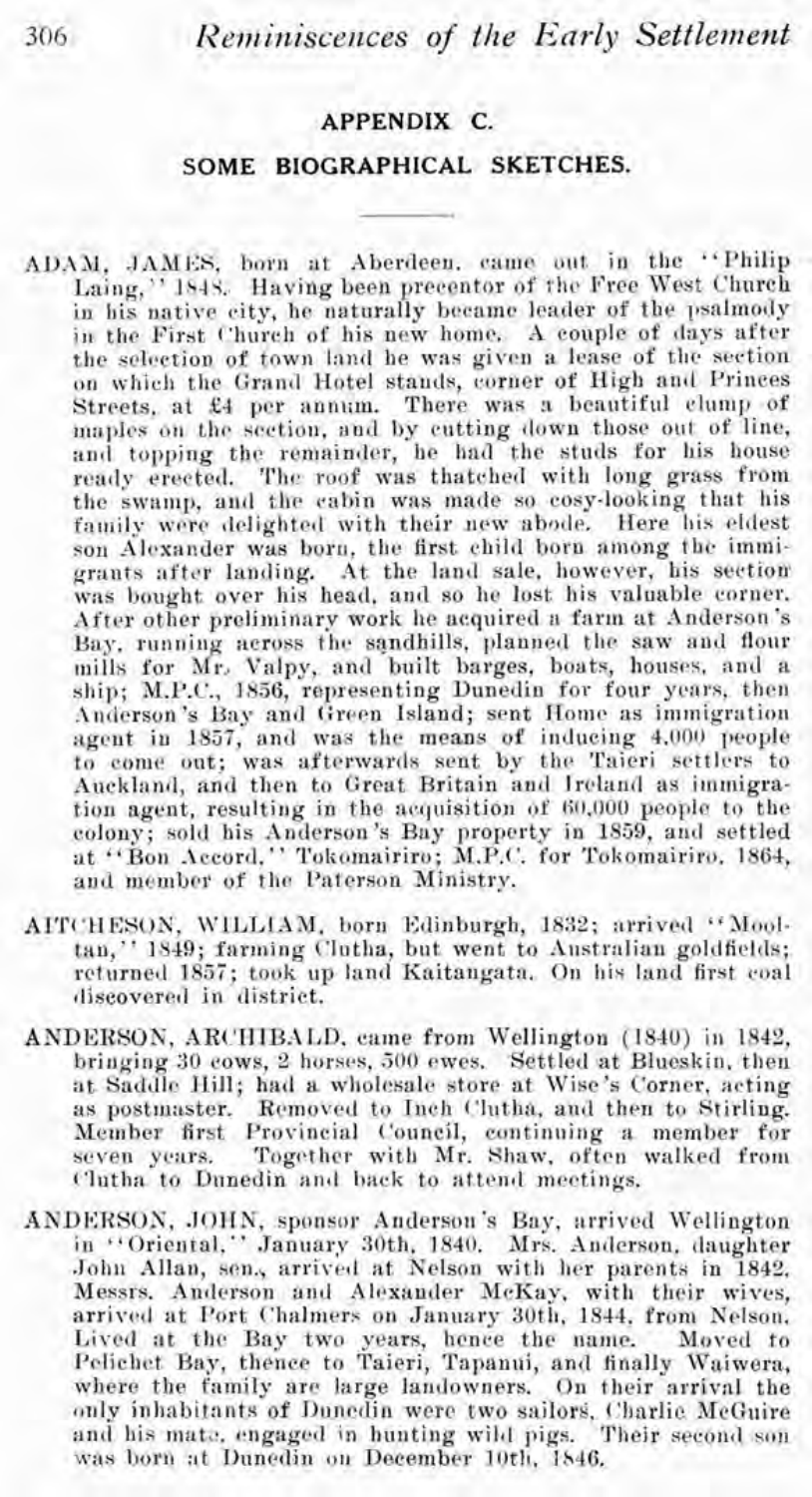- AYSON, ALEXANDER, born at Glenshee, educated himself for teaching. Some time in charge of Free Church School at Urquhart, Elginshire; came out under engagement to Provin-<br>cial Government, landing February 26th, 1856, in the cial Government, landing February 26th, 1856, "Southern Cross." First teacher in Tokomairiro School, then<br>at Fairfax. After conducting this school ten years, commenced farming in Wharepa District. Was subsequently in charge of Waihola Gorge School for six years, thence transferred to Sonthbridge. Elder of Presbyterian Church.
- AYSON, PETER, born Cray, Perthshire, June 14th, 1807, carpenter by trade, arrived in "Royal Albert,'' March llth, 1833. At Disruption he took n leading part in getting Free ('hurch erected at Glenshee, being an elder till he left for Otago. \.170rlted at his trade for a time, then took 111' lancl at Wharepa Bush, where he died January 7th. 1897. Was a successful breeder of merino sheep, and was a valued member of Road Board and School Committee.
- AYSON. PETER, son, came out with his parents. Settled in ('lotha in **1863,** hol~ling with his brother lease of Finegand Estate for twenty-one years. For fifteen years managed Corydon, his father's farm at Wharepa. Six years member Clutha County Council, and elder Wharepa Church.
- AYSON, **JAMES**, acquired knowledge of farming in Perthshire. After shepherding for a time, took up land at Tokomairiro, then at Wharepa, and ultimately at Kakapuaka, Waitopeka; elder of Wharepa ('hurch.
- ARC'HIBALD, THOMAS, ANDREW, and ALEXANDER, were among the first to take up land at Puerna, settling there in the early 'fifties. During the first great flood it is recorded that the brothers Archibald paddled their boat from the Puerua stream to Kaitangata and back. Eventually took up a larger selection at Pomahaka, Thomas returned to Scotland, and Archibald with his family removed to New South Wales, taking up land for the purpose of orange growing. Andrew died at Awakiki Bush, Puerua.
- BANNERMAN, MRS., is a native of Monkton Manse, Ayrshire, Scotland, and the second daughter of the Rev. Thomas Burns, **iJ.1).** She was cclncated in Ayr, at a private seminarv kept by a lacly. She came ont on board the barque "Philip Laing," landing in Otago on the 15th April. 1848. She married the Rev. William Bannerman, residing in the manse at Puerua for many years, and undergoing all the phases of life that fall to the lot of an early settler in the wilderness, and bringing up a numerous family, who are all married except two. On her hnsband retiring from the active work **of** the ministry, she came with him to resido in Roslpn, and resides there at the present day. The eldest son, Mr. William Bannerman, is accountant in the Bank of New Zealand at Jnvereargill; the second son, Mr. Thomas Burns Bannerman. is acting as a missionary: the eldest girl is Mrs. John M. Begg, of Hillend; the next is Mrs. Spencer Richards, whose husband is accountant at Messrs. A. and T. Inglis, Dunedin; the third is Mrs. J. A. Somerville, wife of a farmer at Waitepeka; and the youngest is Mrs. Wilson, of Dunedin.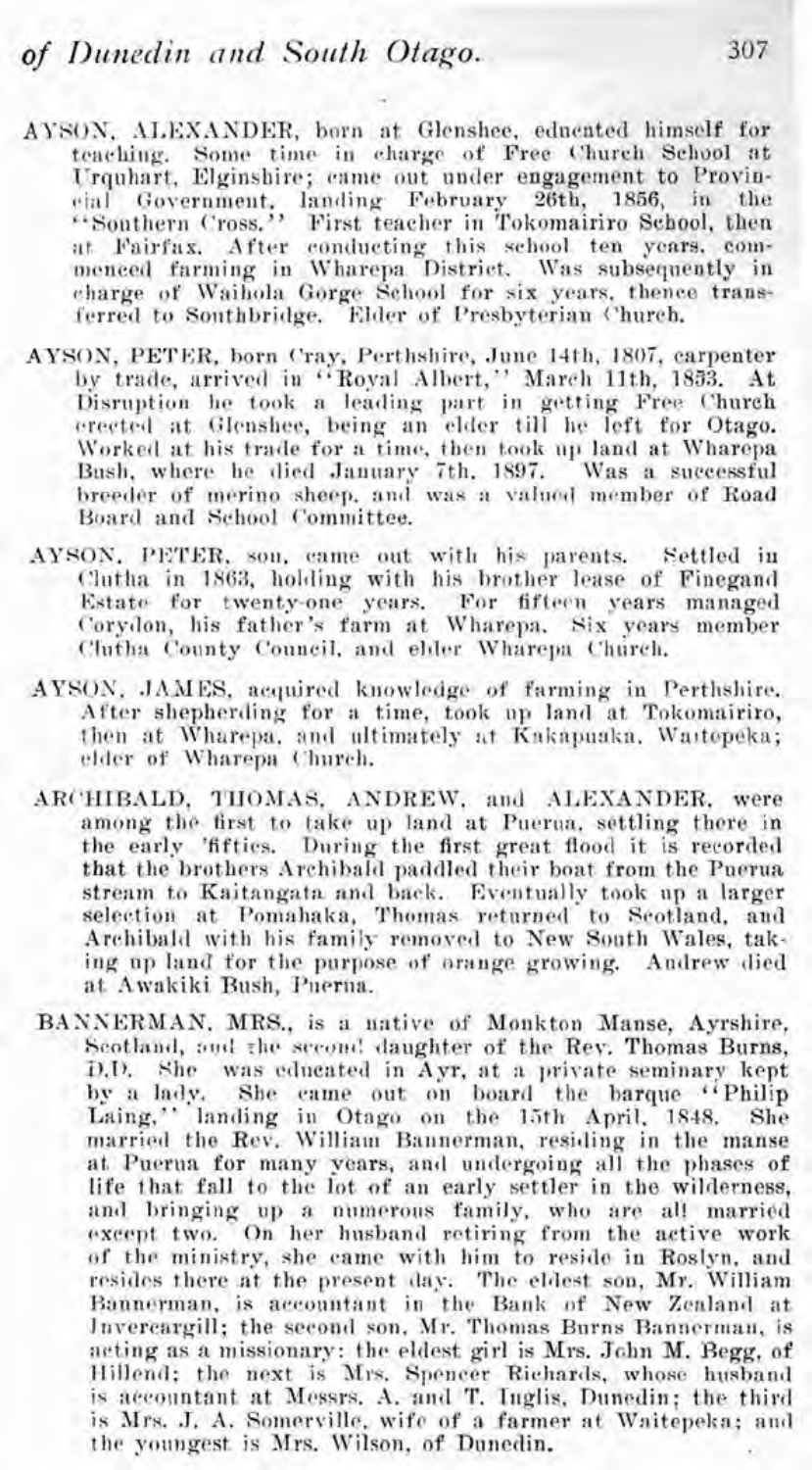- BARR, JOHN, came out with his parents in the "Philip Laing." Had first punt over Clutha River at Balclutha. Was a large land owner at Balclutha, and had a farm at Te Houka. Died 1876.
- BARR, JOHN, "Craigielee," born at Paisley in 1818, was engaged in shipbuilding on the Clyde. Arrived in Otago in 1854; inaugurated Burns Club, was laureate to the Caledonian Society. and a volume of his poems was published in 1860.
- BEGG, ALEXANDER S., arrived in brig "Thomas and Henry." 1856. Started saw and flour mills at Clutha; was connected with flax industry, and one of the proprietors of the Glen twine mills, Romahapa.
- BOWER, DAVID, born Inverness May, 1819, passenger by "Philip Laing." Engaged in gardening pursuits at Pelichet Bay, but took to farming at Clutha. Married Jane Cuddy. Died May 29th, 1897.
- BOWER, HUGH, born Inverness-shire February 12, 1830; arrived by "Larkins." September 11, 1849; was at first engaged at bush work, and subsequently farming.
- BOWER, JOSEPH, born Edinburgh, October 22, 1835; arrived "Larkins," 1849; engaged farming.
- BROWN, ALEXANDER, born Morayshire; arrived by "Eden." 1850; resided first Anderson's Bay, then Tokomairiro.
- BROWN, GEORGE, with Mrs. Brown and family of six, came out in the "Eden," 1850, to join their eldest son, James Elder Brown. Settled at Anderson's Bay, and he and his sons built a threshing machine in 1852 for the Rev. Thomas Burns. . Continued making winnowing machines and other implements, when he and J. E. Brown took up Elderslee, Tokomairiro. Was elder in Established Church in Scotland, and came out at the Disruption in 1843. Joined First Church Session 1851, and Tokomairiro Session 1857. Mrs. Brown died October, 1878, aged 83; and Mr. Brown, July, 1882, aged 85.
- BROWN, J. ELDER, son, arrived by "Ajax," January, 1849. Erected sawmill at Water of Leith for Mr. Valpy, and worked it for twenty months. Out of friendship for Mr. Blackie, relieved him of the school on the latter's health failing. The threshing machine mentioned above was entirely made of native materials, Mr. Robert Cramond doing the blacksmithing work. It threshed the first erop of wheat of any considerable extent grown in the district. A model of the machine made by Mr. J. E. Brown is in the Museum, having been shown at the Exhibition of 1889-90. Assisted to erect Peter McGill's flourmill, set going in October, 1857. Sold half-acre on Main South Road to W. H. Mansford, who put up a store, the beginning of the township of Milton. Same year surveyed twentyfive acres into town lots for Mr. McGill, being one of the earliest subdivisions deposited with the Registrar of Deeds, Dunedin. Such rapid progress was made that Milton was declared an incorporated town in 1866, Mr. Brown being Mayor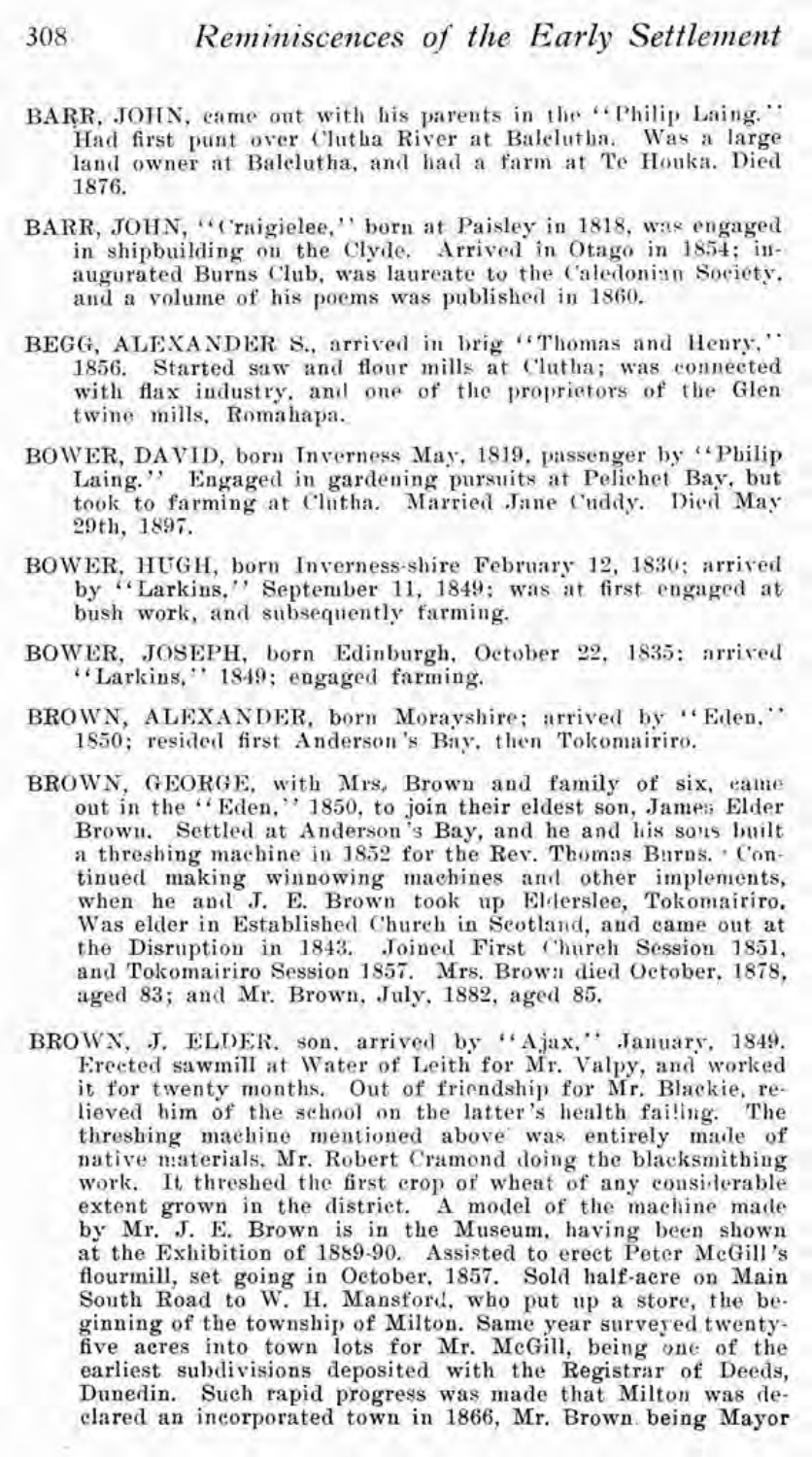Following Mr. Charles O'Neill's lead, for first three years. Mr. Brown executed all the surveys and engineering work for fourteen vears, besides having a considerable private practice. Chairman of School Committee for four years, and a Justice over twenty-eight years.

- CARRICK, ROBERT, born Glasgow; arrived "Philip Laing," 1848; shepherd; on coasting boat; visited Australian colonies; returned, engaged farming pursuits; killed in Port Molvneux District.
- CAMPBELL, ROBERT, born September, 1814, at Renton, Cardross, Dumbartonshire; in 1848 emigrated to New Zealand in "Ajax"; was employed by Mr. Kettle on survey for some time; bought land on west side of harbour, and lived there for several vears. In 1856 bought eighty aeres at Kaihiku, which it took five days to reach. Increased his holding, and named it Glenfalloch, after the village at the head of Loch Lomond. Things prospered with him, and in 1880 made a trip to Scotland with Mrs. Campbell; left her in Scotland, and returned to New Zealand, making a second trip in 1882. On his return built a residence at St. Clair, where he died.
- CHRISTIE, ROBERT, born Perthshire; arrived "Rajah," 1853; farming at East Taieri and Pnerua; died 1910.
- CHALMERS, THOMAS, settled South Clutha; "Robert Henderson"; married Miss Sophia Careless, who arrived 1854.
- CLAPCOTT, HENRY, arrived "Carnatic" December, 1852; had heen educated for church, but took up run Popotunoa Gorge; subsequently connected with Government Life Insurance Department as agent and lecturer; died in September, 1897.
- CLARK, HENRY, born in Berwickshire; was present at First Free Church Assembly in Tannahill's Hall, and came out in the "Blundell," 1848. Built his whare where the Crown Hotel now stands; also owned ten-acre section at Mornington. gaged in building, his partner being Garvey, and subsequently Wm. Langlands. Clarke street (mis-spelt, however) is called after him. Farmed at Tokomairiro for twenty years, and has lived altogether forty years at Clarksville. When the "Little Enemy," or English party, wished all Maoris to have votes, Captain Cargill selected Messrs, Clark and Nichol to serve notices on the natives objecting to their voting. This was a big undertaking, but it was successfully carried out. Elected M.P.C. for Tokomairiro, 1864, then for Matan, and was a member till the abolition; member and Chairman of Bruce County Council since its start; member of Education Board since its start (1877), and Chairman twice; member of High Schools' Board of Governors and other public offices.
- CRAWFORD, ELIZABETH (nee Fleming); arrived "Palmyra," 1858; married John Crawford.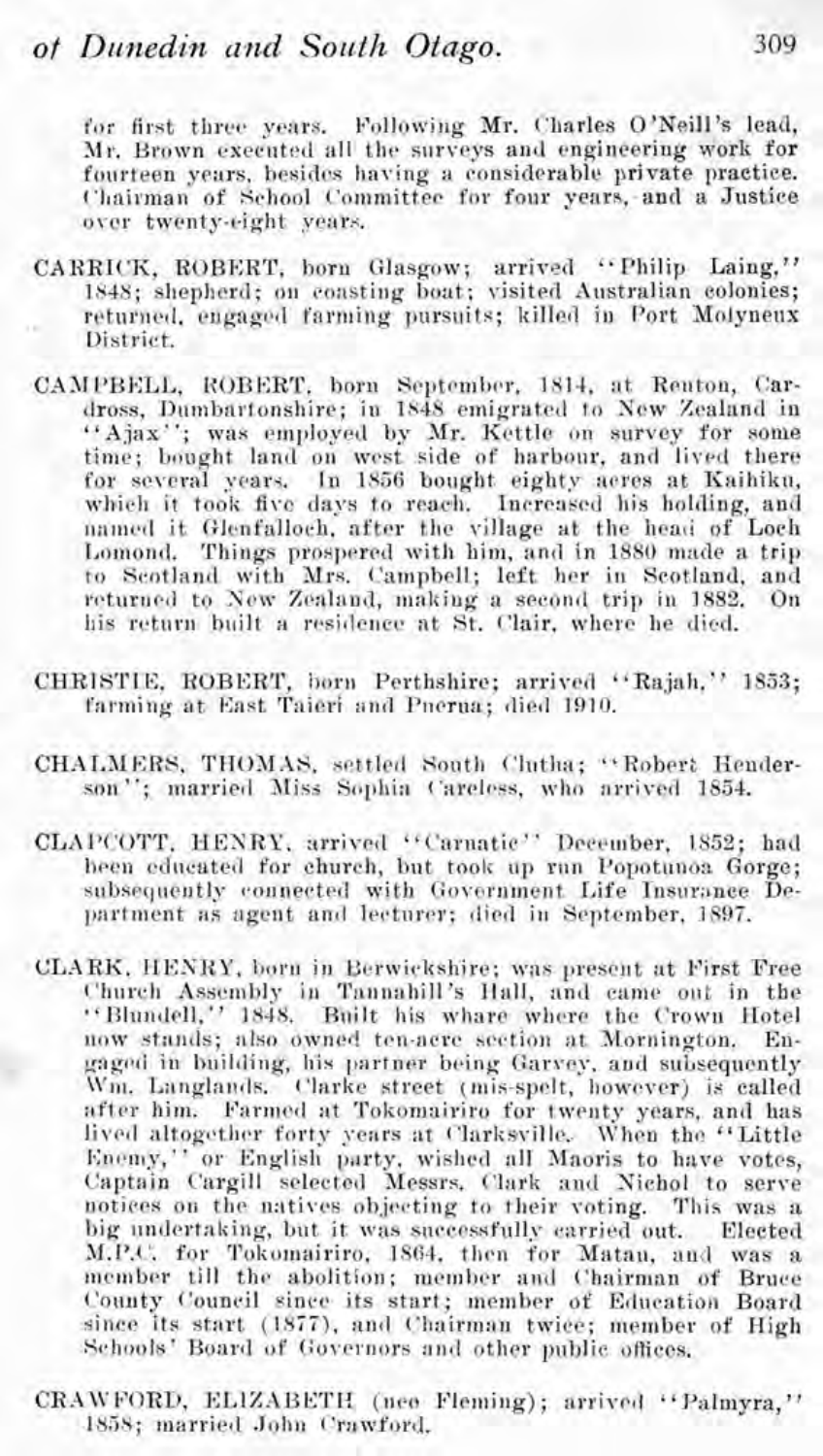- CRAWFORD, JOHN; arrived "Robert Henderson," 1858; settled Tokomairiro District, Ciutha, in 1862; resides there at present.
- CHALMERS, NATHANIEL, witnessed the small beginnings of the earliest days of settlement in Otago and Southland. He was born at Rothesay, in Scotland, but received his education at the Bluecoat School in London, subsequently entering a shipbroker's office in Liverpool. He emigrated to New Zealand, arriving at Port Chalmers by the ship "Ajax" on January 7th, 1849. With his brother he took up land at Glenomaru, in the Clutha District, and continued pioneering operations until 1852, when both brothers went to the Vietorian diggings. The other brother remained in Melbourne, but Nathaniel came back to southern New Zealana in July. 1853, and made his way overland to his old home on the Clutha. In September of 1853 deceased made an exploring trip through Otago that has seldom been equalled for the amount of new ground traversed. Accompanied by two Maoris, he went up the Waimea Plains, never previously trodden by a white foot, and via the Nokomai to the Kawarau, and on to Lake Hawea and Wanaka, returning by the Molyneux River to civilisation. In June, 1858, Mr. Chalmers went to reside at the Hokonui Run, which had formerly belonged to Mr. McNab, and named the property "Croydon," a name which the district bears to this day. In 1861 he sold the Croydon Run to Messrs, Hill Bros., and removed to Invercargill. He was elected to the first Provincial Council of Southland, and was appointed Provincial Treasurer. During the absence of Dr. Menzies he occasionally acted as Deputy Superintendent. In consequence of bad health he left Invercargill in 1864, and<br>thereafter resided on the Moa Flat Station until 1868, when his adventurous nature led him to Fiji, where he was in turn a cotton planter, sugar grower, and stipendiary magistrate.
	- DABINETT, JOB, born near Taunton, Somersetshire, England; arrived Otago 1856, "Isabella Hercus." Settled at Wharepa. Made wooden plough and set wooden harrows. In 1887 settled in Owaka, where, in 1896, he died; aged 76 years.
	- DALGLEISH, WILLIAM, born Moffat, Dumfriesshire, Scotiand, in 1833. Mrs. Dalgleish (nee Pagan), also native of Dumfriesshire. Married at Dumfries, April 7th, 1857. Arrived Otagosame year in ship "Bosworth." Mr. Dalgleish was engaged<br>as shepherd by Wm. Gordon Rich, of Wairuna Estate, in<br>December, 1857. Took up land at Waitepeka, where he died in 1902.
	- DALZIEL, JOHN, arrived Wellington, 1854, in "Thomas and Henry"; came to Otago early in 1855. Was engaged as shepherd by Mr. C. H. Kettle for his Kaihiku Run, wages being £60 a year. Afterwards engaged farming at Kaibiku. Was first in that district to fence off farm to keep sheep. Sold out to James Brownlie, and shifted to Balclutha. In 1862 his father was killed in Kaihiku Bash by tree falling on him.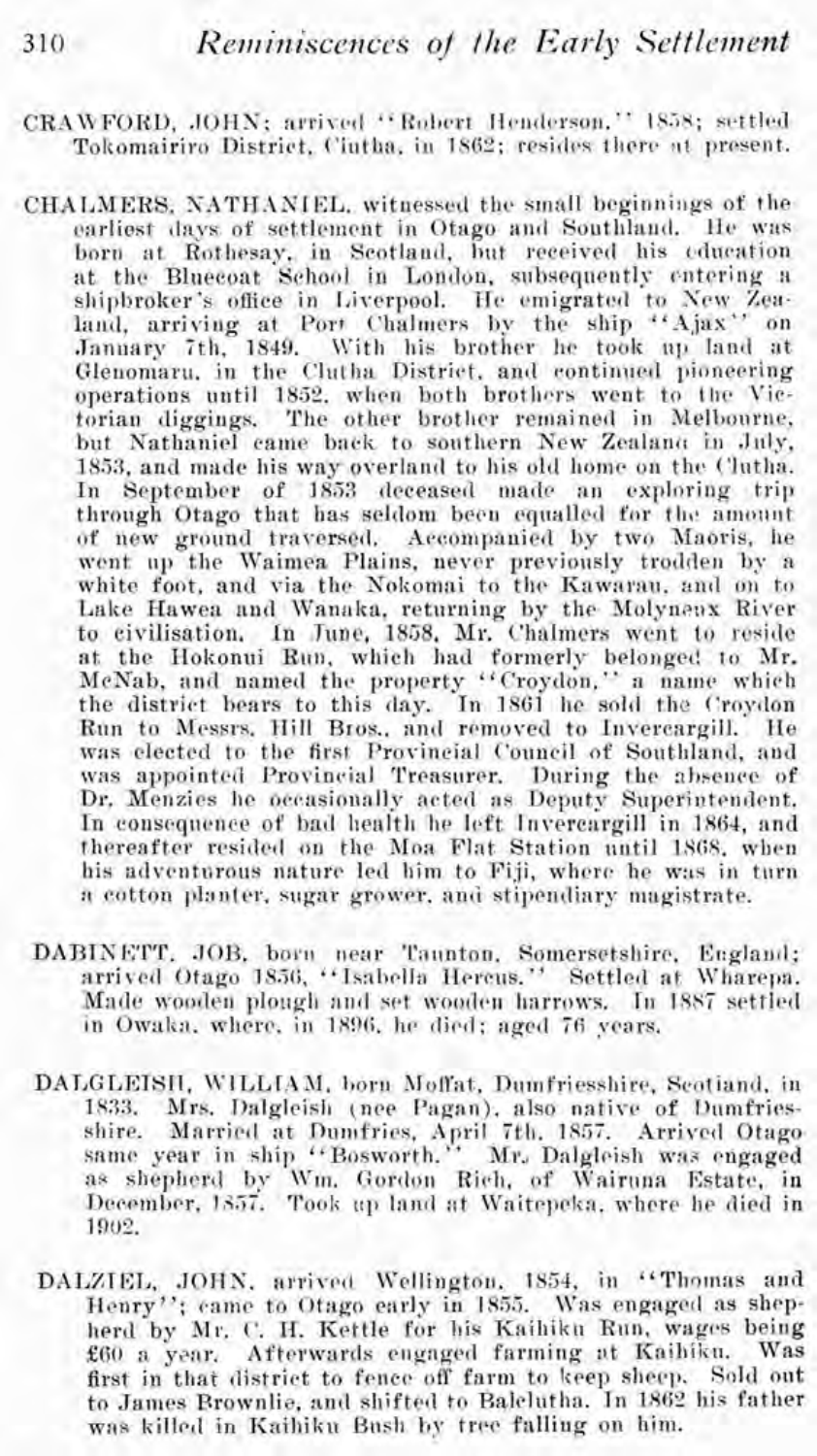## **01** Dunedin and *Soutlz Otago.*

- DALLAS, WILLIAM. born Kincardineshire, Scotland. Worked in tow and jute mills, Dundee, for seven years. Married in 1858 to Mary Kerr, and in same year emigrated to Otago in ship "."<br>"Jura." "Took up land in 1863 at Te Houka. "Was member of first Te Houka Road Board, then District Valuer for Clutha, Bruce, Tuapeka, and Taieri Counties. Member of Land Board, and one of Otago School Commissioners. ('hairman of Clutha C'ounty Council for seven or eight years.
- DALRYMPLE, MISS, the originator of the Girls' High School its existence. Began her campaigr in 1864, but it was not till 1871 that the School was opened. Miss Dalrymple's portrait is hung in the class room. She resides in the North Island.
- L'AWSON, WlLLTAM, arrived ship "Phoebe Dunbar," 18.50; resided Green Island; worked Horseshoe Bush, then Inch-Clutha, to which place Mr. Dawson and wife walked; for ploughing used horses, which Mr. Dawson led while Mrs. Dawson held plough handles; was first settler at Wangaloa; removed to farm at Woodlands; then Tapanui. Has been member of Road Boards, Southland...
- DUNN, DAVID, born at Auchterarder; arrived by ship "Rajah," 18.53; settled in Clutha District. Mrs. Dunn arrived in "Simla," 18.51.
- DUTHIE, JANE MARTIN, born Moneymore, January 5, 1815; landed Wellington "Lndy Nngent." 1841; Otago February, women Otago when Mrs. Duthie arrived; only six settlers Tokomairiro when she went there with her husband.
- DIrTHIE, AIIEXAXDER, born at Montrose, 1818; came from Wellington (1841) with the first survey party under Mr. Kettle in 1846. Helped to build the first jetty, the piles being dragged by bullocks from Pine Hill. Settled in Tokomairiro in 1852. Mrs. Duthie came with her husband from Wellington, the other members of the party being Mr. and Mrs. Kettle and Messrs. E. and R. Martin. Mr. Dnthie died in January, 1S63, and Mrs. Duthle in 1897.
- **FISS, JOHS,** born St. John's, N.A.. 1837. Came from Anckland (1852) by schooner "Ellen," 1853. Engaged seafaring; lived at Balclutha. Found body of Wilson, murdered by Fratson.<br>Was first boatman on Molyneux River.
- FRAZER, JAMES, born Inverness, February, 1808; arrived "Bernicia." December **2,** 1E48; engaged farming Halfway Bush, then at Tuakitoto, where he remained till his death. Was member Tuakitoto Road Board.
- FRAZER, JAMES, born Inverness, December 2, 1847; arrived with parents in "Bernicia," December 2, 1848; engaged farming, building, in Kaitangata, Tuakitoto, and Colyton Districts.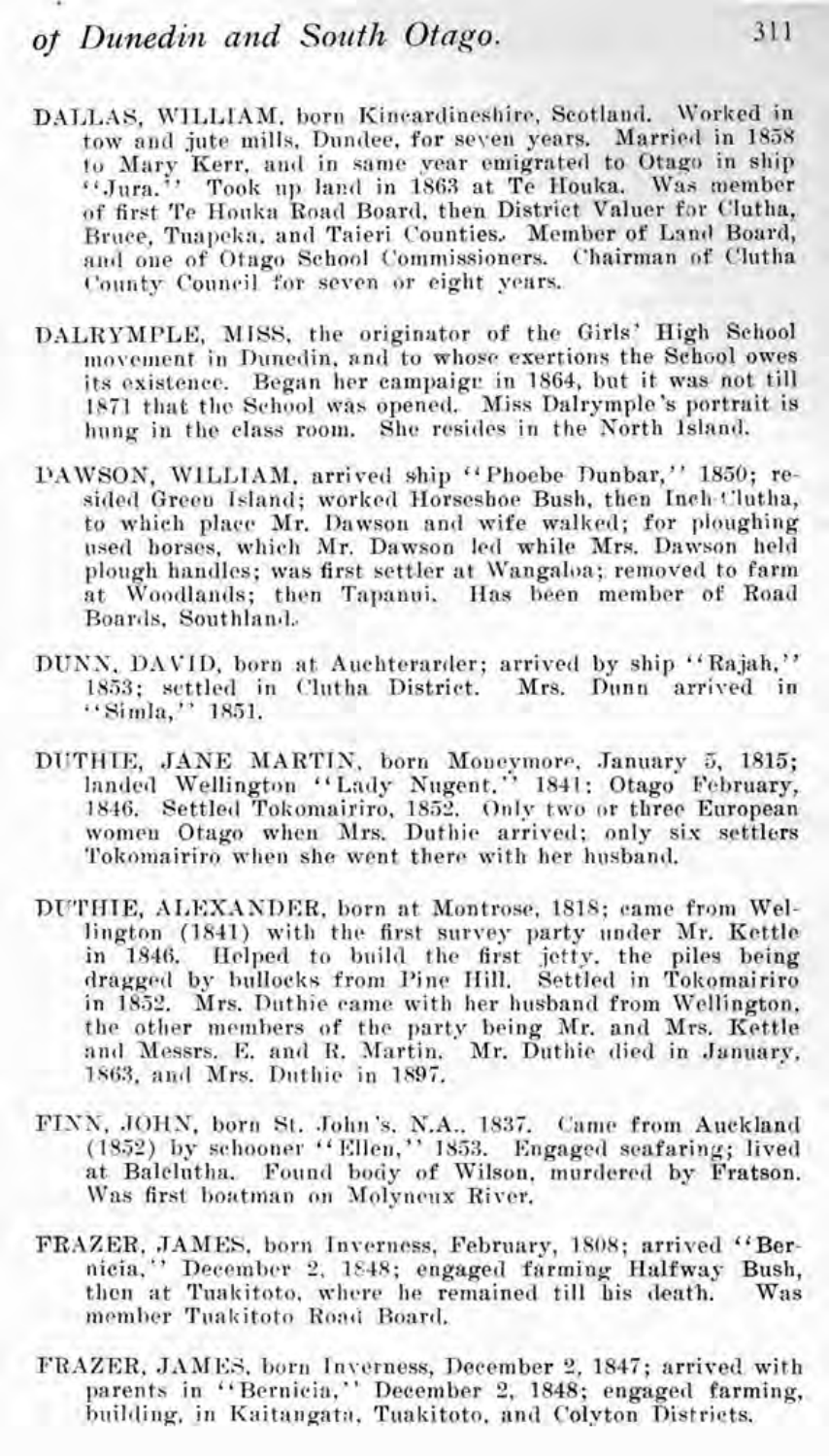- **FULLER,** ALFRED D., one of the first party of Clatha settlers, Went round the coast to Willsher Bay, having a very rough experience, and selected land at the site of the Romahapa of the present day. While absent killing pigs for winter provisions, their house was burnt, blankets, food, clothing all being destroyed. He afterwards owned the Popotunoa Run, and subsequently went Home.
- GEGGIE, JOHN, "Mont Belle Vuc," Puerua, arrived in "Strathmore," 1856; settled in Puerua three years later. Took active interest in church and school matters; **was** deacon in Pnerna Church, and an elder in the Wharepa Church, holding the latter ofliee till his death in 1904. in the eightieth year of his age.
- GILFILLAN, JAMES, arrived "Blundell," 1848. Carpenter by trade. Settled at Blanket Bay, then shifted to Sawver's Bay. Engaged pit-sawing and carpentering work. Contractor for first manse, Port Chalmers. Removed to Wharepa; engaged farming.
- GILLIES, JOHN, was born at Rothesay, Island of Bute, Scotland, in 1802, his father being a small crofter and hand-loom weaver. He entered a writer's (lawyer's) office, and on the death of his master was appointed to the office of town clerk in 1826. On receiving that appointment, he married Isabella Lillie, whose forefathers were of Huguenot descent, being among the refugees from France on the Revocation of the Edict of Nantes. The issue of the marriage was six sons and three daughters, all born in Rothesay. Mr. Gillies, while holding the office of town clerk (which he did till he left Scotland), practised his profession as a lawyer, and under him his eldest son, Thomas Bannatyne, received his legal training. In 1843, when the Disruption of the Church of Scotland took place, he took a prominent part in that movement in his native town, and, being an elder in the Church, was summoned to appear before the Presbytery of Dunoon "for following divisive courses in separating from the Church of Scotland." The original summons is preserved as an heirloom. In 1851 John Lillie Gillies went to Australia. The father, being a strong Free Kirk man, and mainly on account of the religious and educational provisions made in connection with the settlement of Otago. decided to emigrate to New Zealand. In 1S52. with his wife, four sons, two daughters, and one daughter-in-law (Mrs. T. B. Gillies), he sailed in the "Slains Castle." On arrival in Dunedin he purchased a ten-acre section and house at Halfway Bush, where he resided for many years. He also purchased a farm in Tokomairiro Plain, but never himself<br>resided there, it being carried on by some of his sons. After a time be took up his profession in Dunedin, in partnership with Mr. John Hyde Harris, and was succeeded therein by his son Thomas Bannatyne. on his relinquishing his farm at Wharepa. For some time Mr. Gillies held the position of Resident Magistrate and Sheriff, and finally that of Registrar of Births, Deaths, and Marriages. He took a deep interest in Church and State. He was a member of the old Provincial Council of Otago, and held the office of Speaker in that body.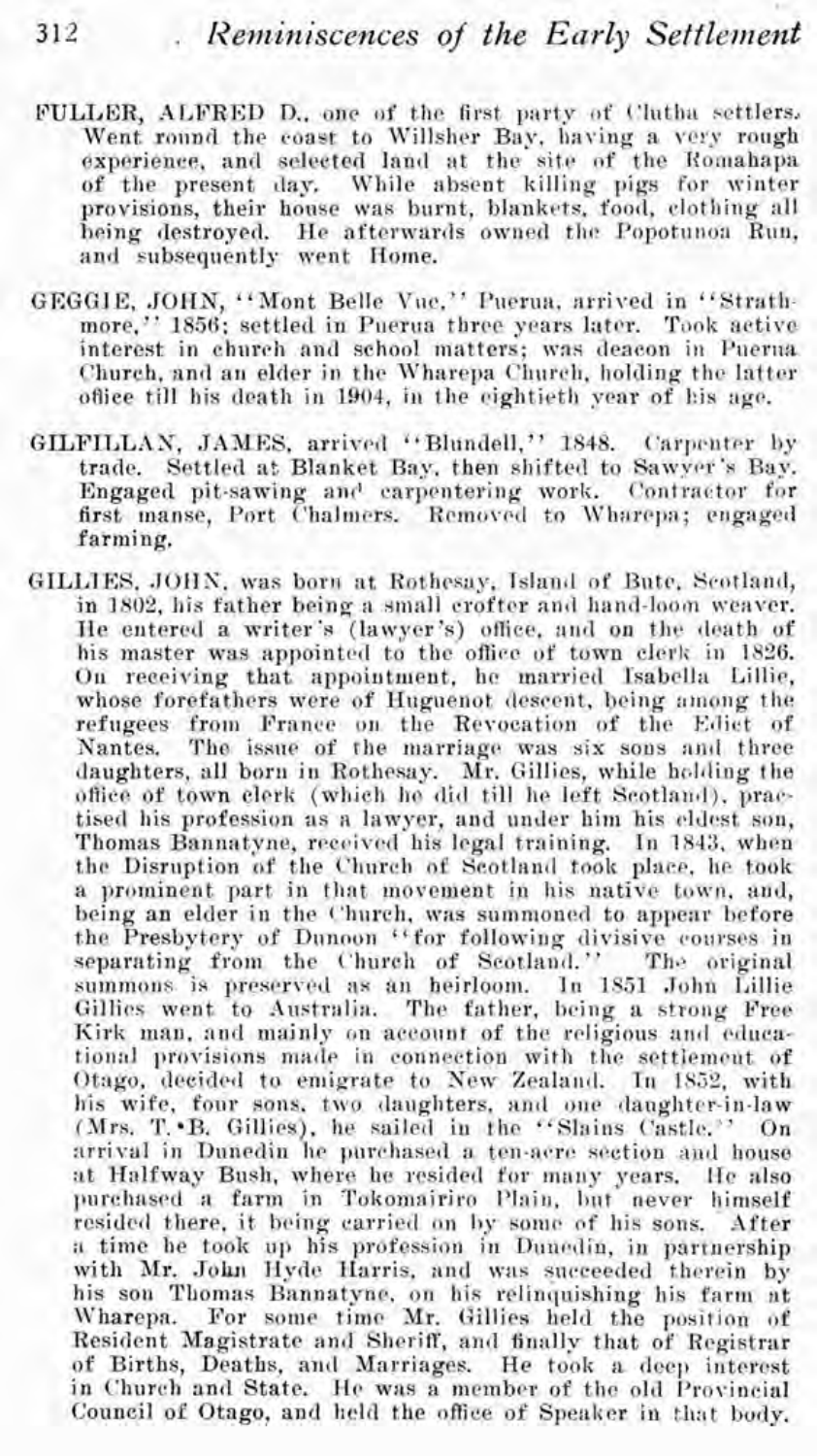He was one of the founders of Knox Church, and till his death its Session Clerk. He liked to hear the church bells on Sabbath Day, and was donor of the one which hangs in Milton Church steeple, and also that at West Taieri. He died in 1872, his wife and all the members of his family surviving him.

- GILLIES, JUSTICE THOMAS BANNATYNE (son). In 1858 commenced his legal career, joining Mr. J. H. Harris, 1n 1860 was elected to the General Assembly for Dunedin; was Attorney-General in 1862; Postmaster-General and Secretary for Lands in 1863-64; and in 1872 Treasurer in the short-lived Stafford Ministry. In 1865 he removed to Auckland, and heid office as Superintendent from 1869 till 1873. He strongly opposed the Public Works policy of Sir Julius Vogel. In 1875 he was elevated to the bench, and discharged the duties of the position in a singularly able manner until his death, July 26, 1889.
- GILLIES, ROBERT, son, one of the founders of the firm of Gillies Was a man of considerable scientific attainments. & Street. a surveyor by profession, an active politician, and possessed good business qualities. Died in the prime of life, shortly after being elected M.H.R. for Bruce.
- GILLIES, J. L., son, landed in Adelaide in 1851, and after obtaining Victorian experience came on to Dunedin in the "Gil Blas," 1855. Commenced farming at Tokomairiro, had a spell at digging at Gabriel's in 1861, elected M.P.C. for Tokomairiro same year, holding office as Treasurer, but resigning in 1864; again elected in 1869, and became a non-official member of the Executive; was elected Speaker in 1871; was Speaker for a second term, retaining the position till the abolition of the Provinces; was elected M.H.R. for Waikonaiti in 1873; was appointed secretary of the Otago Harbour Board in 1857, dying in harness in 1897. Was for some years member of the Union Street School Committee, rendered good service to the Kaitangata Relief Fund, the Exhibition of 1865, and the Mining Conference in 1870; while he was chairman of the Commission appointed to fraw up basis of union between Otago and Southland.
- GILLIES, REV. WILLIAM, son, while a lad attained considerable proficiency in pioneering work at Tokomairiro, being famed, not only for stock riding and "bullock punching." but also for ploughing. Mr. Gillies was, however, destined for something better than this, and in 1858 he sailed for the Old Land with a view of getting a University education and being trained for the ministry. After some years' study he was licensed as a preacher of the Gospel by the Presbytery of London, and<br>handed once more in Otago in June, 1864, accompanied by his wife. He was settled at West Taieri in January, 1865, leaving ten years later for Timaru. While in Otago he was Clerk of the Presbytery of Dunedin, and held a similar position in Timaru for eighteen years. The present brick church at West Taieri was built during his second year's ministry there, and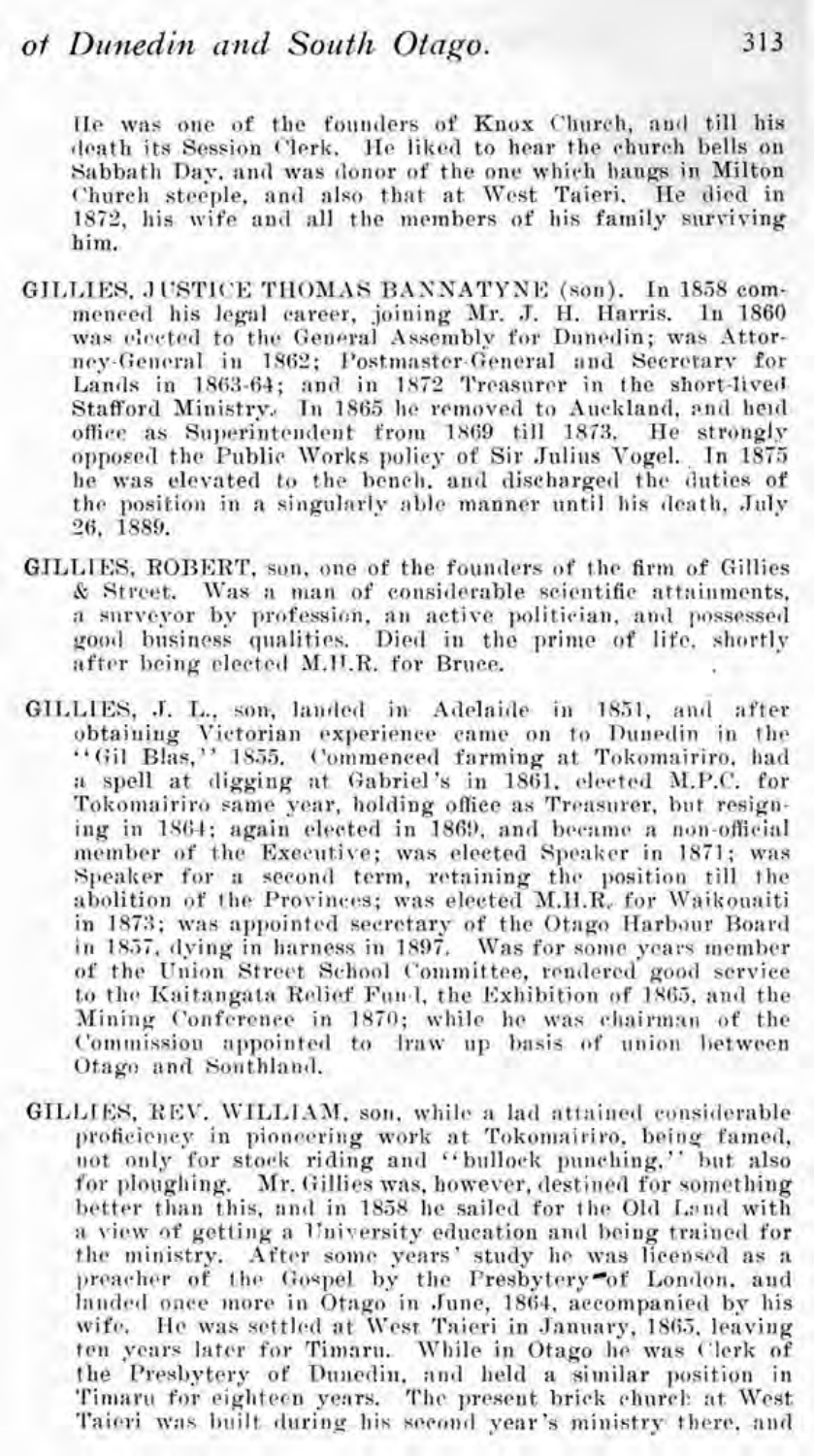at a corresponding period at Timaru a handsome concrete church was crected, a large and comfortable brick manse following in due course. Took the chief part in promoting the High School for boys and girls in Timaru; Chairman of Board during the first four years of its existence. Removed to Tauranga, North Island, where he died.

- GORDON, ALEXANDER, born at Dalchearn, Strath of Kildonan, Sutherlandshire, Scotland; lived in Caithness for nineteen years. Arrived Otago<sup>14</sup>Clara," 1851; worked for A. J. Burns. then shepherding for Meredith on Popotunoa Run. Manager of Moa Flat for some years. First seab inspector in Wharepa. Took up land in front of Wharepa Bush, where he died.
- GRIGOR, ALEXANDER, born Cromarty, 1831, came in the "Three Bells." 1858; teacher in Clutha District on arrival. Retired to Toiro, where he died.
- GRIGOR, ROBERT, born Edinburgh, 1841, came in "Three Bells," joined the survey service in 1861, and has followed the profession ever since. Mayor of Balclutha, J.P., and Returning Officer for Clutha.
- HARDY, JOHN, arrived by barque "Dunedin," 1856; took up land on Tokomairiro Plain; was architect and surveyor; built the<br>first English Church at Milton; built first ferry house at Molyneux; was M.P.C. for Tokomairiro; Provincial Treasurer and Secretary, 1863. Gabriel Read from his employ went on prospecting tour: was one of the first on Gabriel's.
- HAY, GEORGE, born Banffshire, 1819, arrived in "Ajax," 1849. The family were taken by boat to Willeher Bay; after working for settlers for three years, took up land; father and sons went to the Gabriel rush, getting £500 a-piece in six months; bought more land in the Molyneux, dying in 1876, Member of Road Board and School Committees, and office-bearer in Presbyterian Church.
- HAY, JOHN, came with his parents in the "Ajax." Entered survey service in 1867 as cadet at age of 19; District Surveyor for Southland, 1873; Chief Surveyor for Otago, 1897.
- HAY, WILLIAM, came out with his parents, a boy of ten. After his father's death continued to work the old farm. Member South Molyneux Road Board; member Clutha County Council. thrice Chairman; member School Committee; office-bearer Presbyterian Church; member Clutha River Board, and a J.P. Mr. and Mrs. Hay (nee Miss Jenkinson) have six sons and five daughters living.
- JENKINSON, J. HARTLEY, born Halifax, Yorkshire, came out in "Blundell." Was jetty keeper for some years; member of Town Board, 1861-2; ultimately settled at Port Molyneux; member Clutha County Council, chairman on several occasions; member Port Molyneux Road Board, School and Licensing Committees, being chairman of each at various times. Sons, Messrs Sidney H. Jenkinson (sub-editor "Melbourne Argus"). Hon. J. E. Jenkinson, M.L.C., G. H. Jenkinson, stock inspector; two daughters.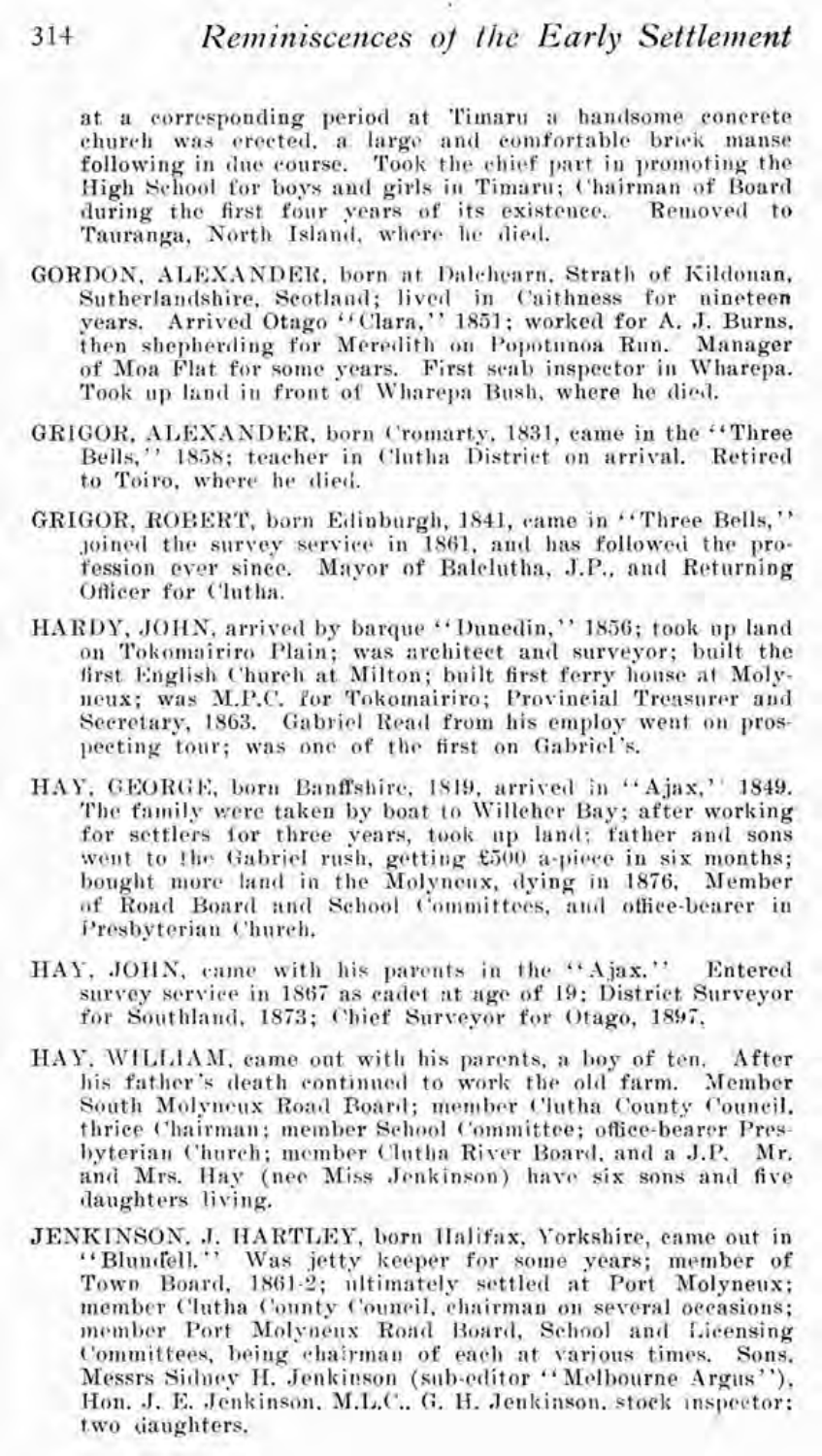- JOHNSTON, ADAM DICKSON, taught at Wakari School, 1858-64. when he settled at Kaibiku and Chatton. Prominent breeder merino sheep; elder Presbyterian Church. Died 1894, aged 66.
- JOHNSTON, ALEXANDER, and Mrs. Johnston, arrived "Jura"; resident at Puerua for number of years.
- JOHNSTON, JOHN, born Moffat, Dumfriesshire; arrived "Royal Albert," 1853; settled first Green Island, subsequently Kaihiku.
- KETTLE, CHARLES HENRY, born at Dover, 1821. When 18 took part in founding Wellington settlement, joining survey staff there: went Home, and was appointed on Otago settlement survey staff, and on arrival was made Chief Surveyor; married Miss Amelia Omer, who came out with him in "Mary Catherine" to Wellington; retained his appointment till the Company handed over settlement; appointed Government Survevor and Registrar of Deeds; for some years followed pastoral pursuits, and finally appointed Provincial Auditor in 1862: represented the province in General Assembly, 1861-62, his nseful career being cut short by death in the prime of manhood, June 5th, 1862. Was one of the founders of Young Men's Christian Association, and an earnest Sunday-school worker. Of nine children, Mrs. Macassey was the first white girl born in Dunedin, Mrs. John Roberts was the first child christened by Dr. Burns in the settlement, and Judge Kettle is the first native-born judge.
- LAMOND, JOHN, native of Perthshire, Scotland. Emigrated to Otago in 1857 in "Robert Henderson," arriving in February, 1858. Engaged as shepherd by James Smith, of Greenfield Station. Remained there for three years, and then hought a section at Waitepeka, where he lived till his death.
- LOVELL, JOHN, arrived by ship "Tasmania," 1853, bringing his parents and family with him. Took up land at Sawver's Bay, then a sheep station (1854) at Kaitangata, Lovell's Flat being called after him. His son was the first to discover coal in the locality, and took a bag to Dunedin to Captain Cargill. This son was afterwards drowned crossing the Molyneux. Went Home and bought an estate in Sussex, but returned to Otago in 1864, residing in Dunedin until his death, March 11th, 1897, nged 87.
- MAITLAND, JAMES PHLLANS, took up land on the Molvneux along with his brothers in the early 'fifties, carrying on farming and wool-growing for a number of years; was appointed R.M. for Clutha and Tokomairiro Districts in 1862, and in 1876 was given charge of the Lands Department as Chief Commissioner.
- MANNING, DR. HENRY, surgeon of "John Wickliffe." born at London, 1815, came out to Nelson in 1840 with immigrants; returned Home and came to Otago in the "Wickliffe," remaining in Duncdin several vears; again went Home, returning and practising in Dunedin till he removed to Wharepa, where he died in 1884. Was exceedingly fond of sport, and won the first horse race in the settlement on his horse "Harry,"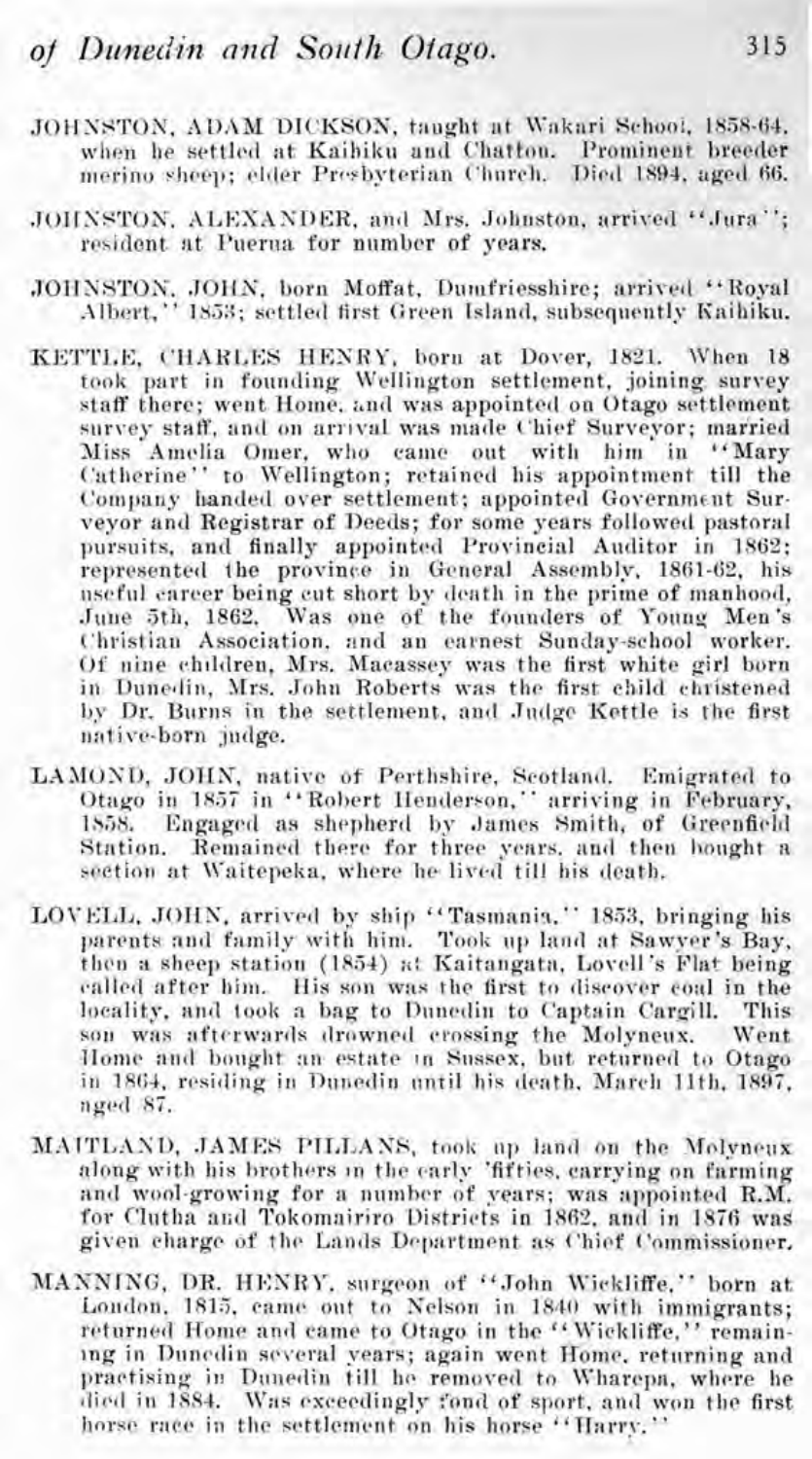- MARTIN, EDWARD, born in Moneymore, Limerick, arrived Wellington, 1841, bringing his orphan brothers and sisters with him. Came to Otago with Mr. Kettle's survey party, 1846; settled in Tokomairiro, 1852; sold his first selection at the end of sixteen vears, and bought the preperty he called Moneymore. where he died in 1888. Mrs. Martin (nee Annie Reid) came in "Pekin." 1849.
- MERCER, ANDREW, born Dunfermline, and came out in "Philip Laing" in 1848. In conjunction with his partner, Mr. George Ross, bought land before leaving Scotland; started storekeeping, but in 1851 settled on his Clutha section, resuming business in Dunedin as grocer in 1860; retired in 1880, going to live at Portobello, then in Dunedin; member City Council for seven or eight vears, and Mayor in 1874-5; J.P. since 1872,
- MOFFAT, WILLIAM, uative of Peebleshire, Seotland; arrived Otago, 1858, by "Three Bells." Lived in North-East Valley, where he managed a dairy farm for Mr. John Reid. At the end of eighteen months shifted to Moa Hill as manager for Mr. John Healey. Afterwards engaged farming on his own account. Bought Mr. Kettle's farm at Kaihiku Bush. Died in 1891
- MOSLEY, WILLIAM ALFRED, born Radford, 1817; came out in "John Wickliffe": took up land at Halfway Bush: removed to Port Molyneux in 1852, settling next year in Inch Clutha. Member of various local bodies, and elected M.P.C. Died 1889. leaving fifteen of a family.
- MUNRO, GEORGE, native of Sutherlandshire, Scotland, Arrived in Otago in 1858 in "Palmyra." Stonemason by trade. Employed by Borton and McMaster to build stone houses at Maerewhenua Station. Returned to Dunedin in 1860; then in 1861 settled at Wharepa, where he built the first stone house in the Clutha. Presented the site of the present Wharena Church to the congregation.
- McNEIL, Mrs. MARGARET BLAIR (nee McDouald); arrived with her parents in the "Simla," 1851. Married 1859, and settled with her husband in Clutha. Mrs. Whelan (Waihola) and Mrs. Charles Morgan (Taieri Beach) sisters.
- McNEIL, JAMES, born Dumbartonshire, 1799; arrived in "Mooltan," 1849, a son having preceded him in 1848. Settled at Blanket Bay, but removed to the Clutha, starting a ferry and rearing cattle. Died 1875.
- McNEIL, JOHN, born Dumbartonshire; came in "Mooltan"; settled in Clutha, 1852; was first Mayor of Balclutha; M.P.C. for Clutha last ten sessions; first Chairman Clutha County Conneil.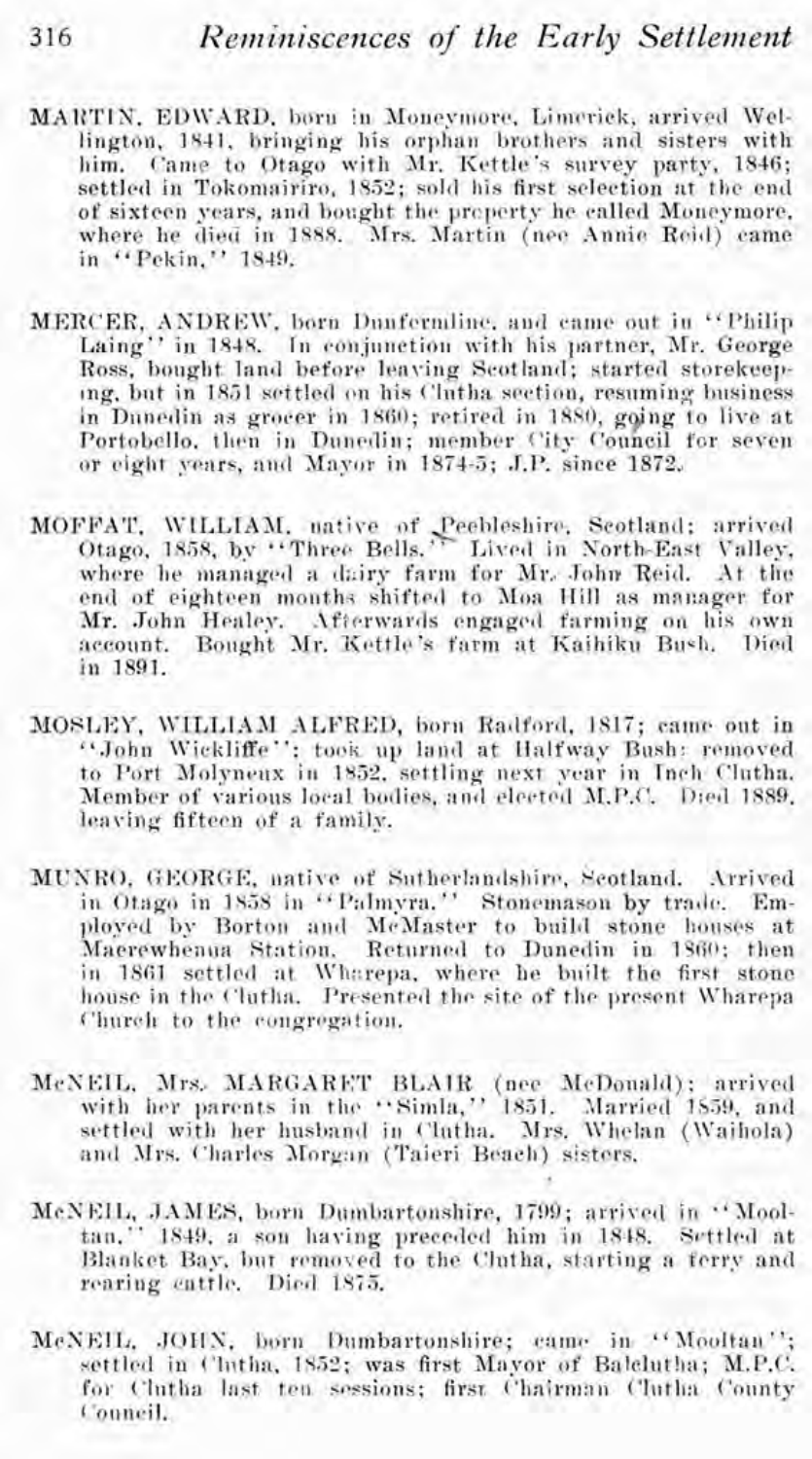- NICOL, WALTER, native of Inverleithen, Peebleshire, Scotland. Arrived in Otago in 1858 in "Three Bells." Carpentering was his trade, and for many years he followed that trade both in Dunedin and Clutha. Helped to build first bridge over Mataura River and the Accommodation House there. In 1860 was engaged building additions to school residence. Wharepa, and in 1863 the Crown Hotel, Balclutha. In 1864 married Miss MacDonald, and some years afterwards engaged farming at Kaihiku.
- PATERSON, JAMES, and Mrs. Paterson and family, arrived "Jura": resident Port Molvneux.
- PERKINS, W. R., born Manchester; arrived "Mooltan." 1849: father died of cholera on board, leaving six of a family; built first stone house Otago; drove first trap from Dunedin to Invercargill; ran first excursion steamer from Invercargill to Stewart Island; has had more than fair share of adventures; went to live in Invercargill.
- PETRIE, ALEXANDER, born at Keith Hall, Aberdeensbire, Seotland, in 1837. At the age of 19 years left for New Zealand<br>in 1856 in the "Strathmore." Worked at Taieri and on Clydevale Station till 1858, when he went with Murison Bros. to look for a run. Was the first white man to set foot on the Maniototo Plain. Had a spell at the diggings, where he did well. Was engaged waggoning on the roads; then took to farming and dealing in horses and cattle, and had also an interest in sawmilling. Leased his farm to W. Dalgleish, and never lives retired at Waitepeka.
- PILLANS, FRANCIS SCOTT, born Fifeshire; came out in the "Mooltan," 1849, thirteen or fourteen people dying of cholera on the voyage. Took up land at Inch Clutha, he and Mr. Ferguson being among the first settlers in the district. Mr. regional preceding them. The original section bought is still<br>in the family. For many years M.L.C., resigning in 1871, and dving December 12th, 1889; aged 80.
- QUERTIER, A., born in Island of Guernsey; arrived with his wife by "Kinnaird," July 7, 1860; brought Guernsey cattle, descendants of which he has now; took flour to Dunstan rush; settled at Clutha in 1863; sold out after eighteen vears, and went to Mataura, where he now resides.
- REDPATH, THOMAS, came in "Ajax," 1849; settled in Clutha District; erected a receiving store for goods in 1856, all the wool from the country districts round passing through it, via river mouth, to Dunedin. Died 1862.
- RICHARDSON, MAJOR SIR JOHN LARKINS CHEESE, born in Bengal, 1810; entered the East India Company's service, 1830, and had a distinguished military career of twenty-two years.<br>Arrived in Otago by the "Strathmore," 1856, settling in the Molyneux District; elected M.P.C., and unanimously chosen Speaker; elected Superintendent 1861; re-elected to the Council; elected M.H.R. for Dunedin 1861, and subsequently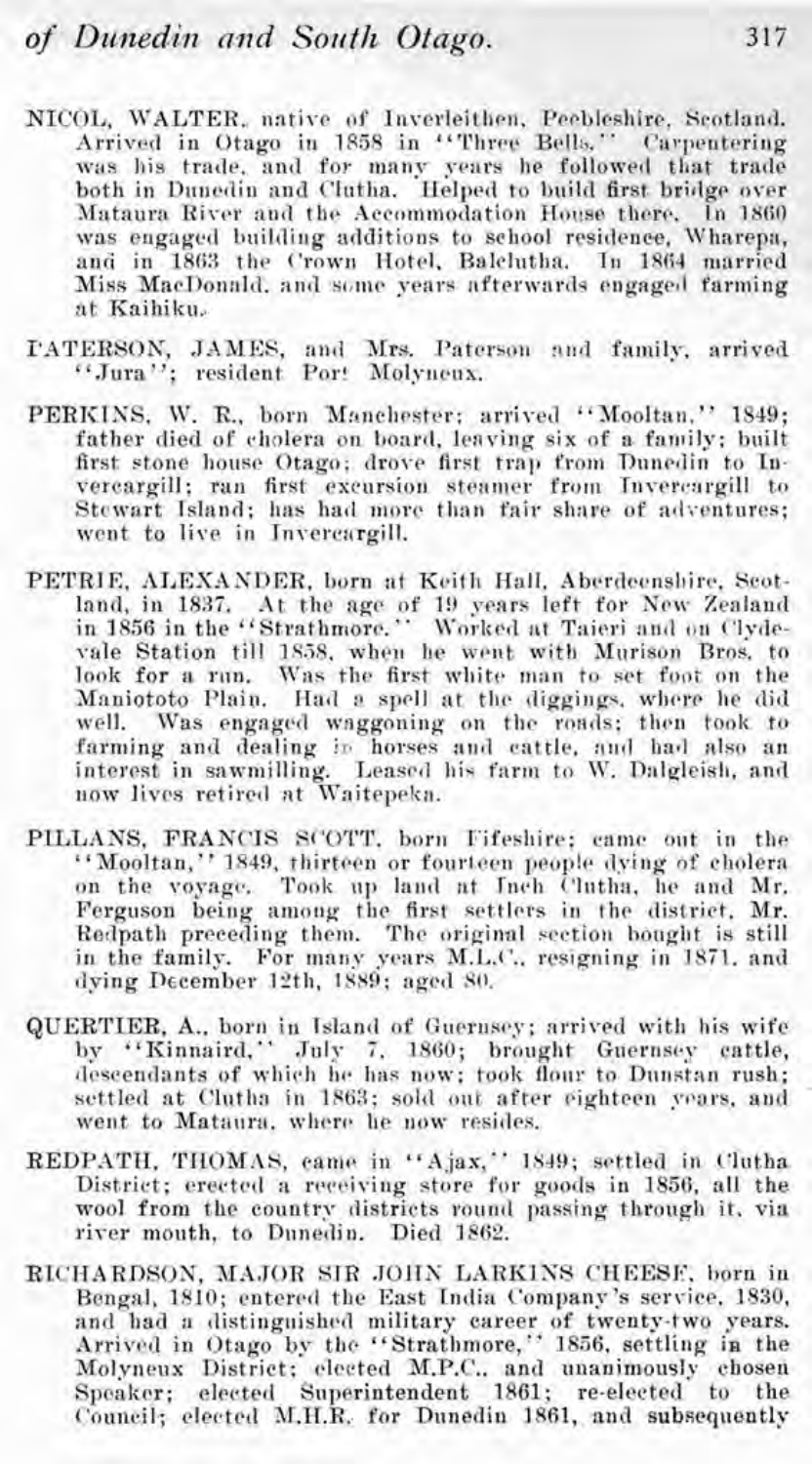member for Taranaki; was member of the Stafford Government; elevated to the Upper House, and appointed Speaker; succeeded Dr. Burns as Chancellor of the University, being in turn succeeded by Judge Chapman. He was a man of noble disposition, was the firmest and most enlightened friend of education: one of the first to move in the direction of higher education for women: foremost in philanthropic movements; was revered and honoured by people of every degree, and had every quality that endears man to his fellow-men. Died in Dunedin December 6, 1878. His son, Mr. George Richardson, still resides in Danedin.

- RIDDELL, THOMAS, born at Bonar Bridge, Scotland. Emigrated to Australia, but, not liking the place, came to Otago in 1858 in the s.s. "Queen." Settled at Oamaru, where he was shepherding for Hon. M. Holmes on the Awamoa Estate. Married in Oamaru. Shifted to Wharepa, buying his brotherin-law's farm. Shortly after his death Mrs. Riddell shifted to Balelutha.
- ROBERTS, JAMES, and Mrs. Roberts arrived "Jura," 1858; resident Kaihiku: natives of Linlithgow, Scotland.
- ROBSON, ROBERT, born at Howick; came out via Wellington in 1851. Managed the Horseshoe Bush Station, Waihola, for seven years, and then took up land at Te Houka, being the second settler in the district. Lived on "Whitelea" till his death. twenty-eight years afterwards; was noted for his Lincoln and mering sheep and thoroughbred horses, winning many prizes; secured the highest prize for grains ever offered in New Zealand-£30 and a gold medal for best 500 bushels malting barley; member of Road Board; took prominent part in Church Family of seven, of whom only one son and one affairs. daughter are now alive.
- ROBSON, WALTER, son, occupied the home farm for four years. then removed to Hawke's Bay. Now resides at Howick, Auckland. Christina Robson, his sister, married Mr. James Ayson, "Finegand," Balclutha, now of Albert Downs, Kaihiku.
- ROBERTSON, JAMES, born at Strathardle, 1813; came out in the "Southern Cross," 1856; first employment after landing was eutting wheat with a sickle at Grant's Braes; took up land at Wharepa. Mrs. Robertson came out with her husband.
- SAUNDERS, SIMON, native of Aberdeen, came from Melbourne in 1861. Took up land in Owaka in 1865, where he staved for three years. Went back to sea; never heard of again, ship foundering with all on board.
- SHAW, JOHN, born Perthshire; studied law at Glasgow University; came out in the "Manri," 1852, settling at Clutha; sister accompanied him. Died at "Finegaud," 1894. For some years represented Clutha in Provincial Council. Settled on the south bank of the Molyneux River. Besides his freehold had a run extending to Wharepa Bush. Mr. Shaw and his sister were remarkable for their liberality and hospitality. After his sister's death Mr. Shaw married; two sons and two daughters.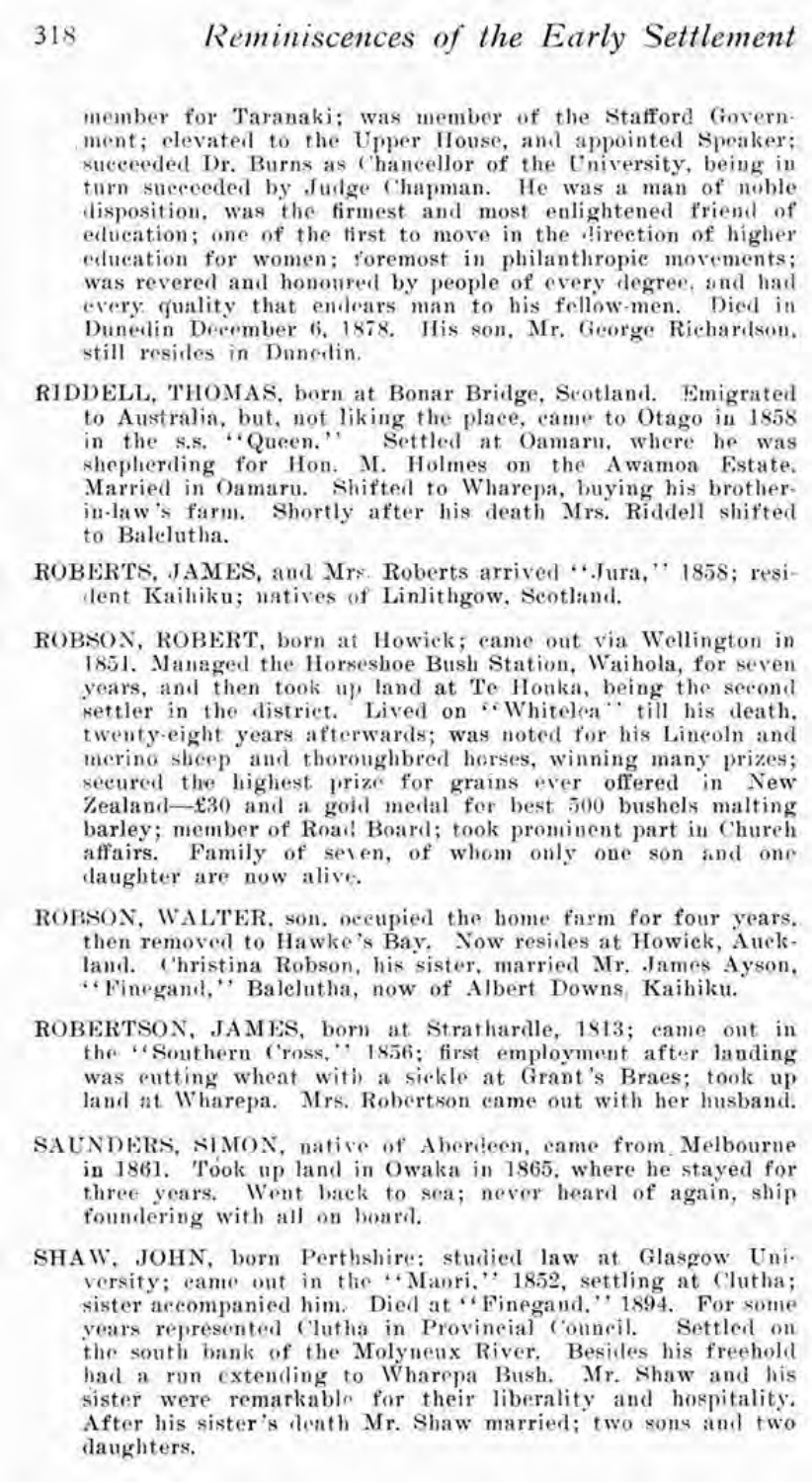- SHEPHERD, JOHN, first policeman in Otago; born at Skeen; came out with his wife in the "Ajax"; was employed in the Clutha District till 1854, when he was appointed chief constable at Dunedin; resigned in 1861 in consequence of the inrush of people as a result of the discovery of gold, and retired to his farm at Clutha, dving there 1866. One daughter,
- SHIELS, JAMES, arrived in "Jura," and after working in Dunedin for five years took up land at Port Molyneux, where he still lives. Four sons, one daughter,
- SMAILL, ANDREW, born in Edinburgh, 1815; came out in "Strathallan," 1858. Took up land at Inch Clutha, and farmed it till his death, September 4th, 1880; was a deacon of the Presbyterian Cherch for many years; member of Road Board for lengthened period.
- SMITH, JAMES GREENFIELD, left Greenock in barque "New Zealand," arriving at Nelson November, 1842; came to Otago in May, 1848, and opened a shop in partnership with Mr. James Allan at what was afterwards known as Bullen's Corner. Haying sawed timber for their bakehouse at Port Chalmers, they rafted it up the harbour, supplementing it with some from Anderson's Bay; purchased in 1851 their first lambs from Mr. Jones, sending them out to Hopehill, East Taieri. The partnership was dissolved in 1851. Mr. Smith taking over the farm and Mr. Allan the business. Mr. Smith next went to Tokomarriro, where he grew the first crop of wheat harvested in the district, selling it at 13/- per bushel, delivered at the head of Waihola Lake: carted goods to the Clutha, drove cattle with Mr. Allan from Riverton, and rode from Nelson to Dunedin, after paying a visit to his friends there; then<br>bought several acres of land at Tokomairiro, and in conjunction with Messrs. Alex. Duthie, E. Martin, R. Martin, Chrystal, Dewe, Poppelwell, R. Murray, W. Black, J. L. Gillies, and H. Clark made a passable road to Lake Waihola for the public good; in 1859-61 was in partnership with Mr. John Martin in a run at Tuapeka, but the diseovery of gold compelled them to sell out; drove his sheep to the adjoining run. which was afterwards declared a hundred, bought the freehold of an extensive area of the hundred, which he so vastly improved that it justly bears the name of "Greenfield," and which was recently purchased by the Government.
- SMITH, WILLIAM, born Glentanner, 1814; came out in "Larkins"; resided on his suburban land at North-East Valley for seven years; removed to North Clutha in 1857; M.P.C. 1856, and an elder of First Church in the early 'fifties. He took up a farm in Kuri Bush in 1853, but entered the employment of Mr. Reynolds in Duncdin.
- SMITH, PETER, born Aboyne, Aberdeenshire; arrived by "Larkins," 1849; settled Clutha District.
- SOMERVILLE, MRS. JAMES (nee Begg) is a native of Liberton, Midlothian, and arrived in Otago per the ship "Blundell," in September, 1848; lived in her father's house at Anderson's Bay; married in Otago, and had five children; removed to Waitepeka with her husband.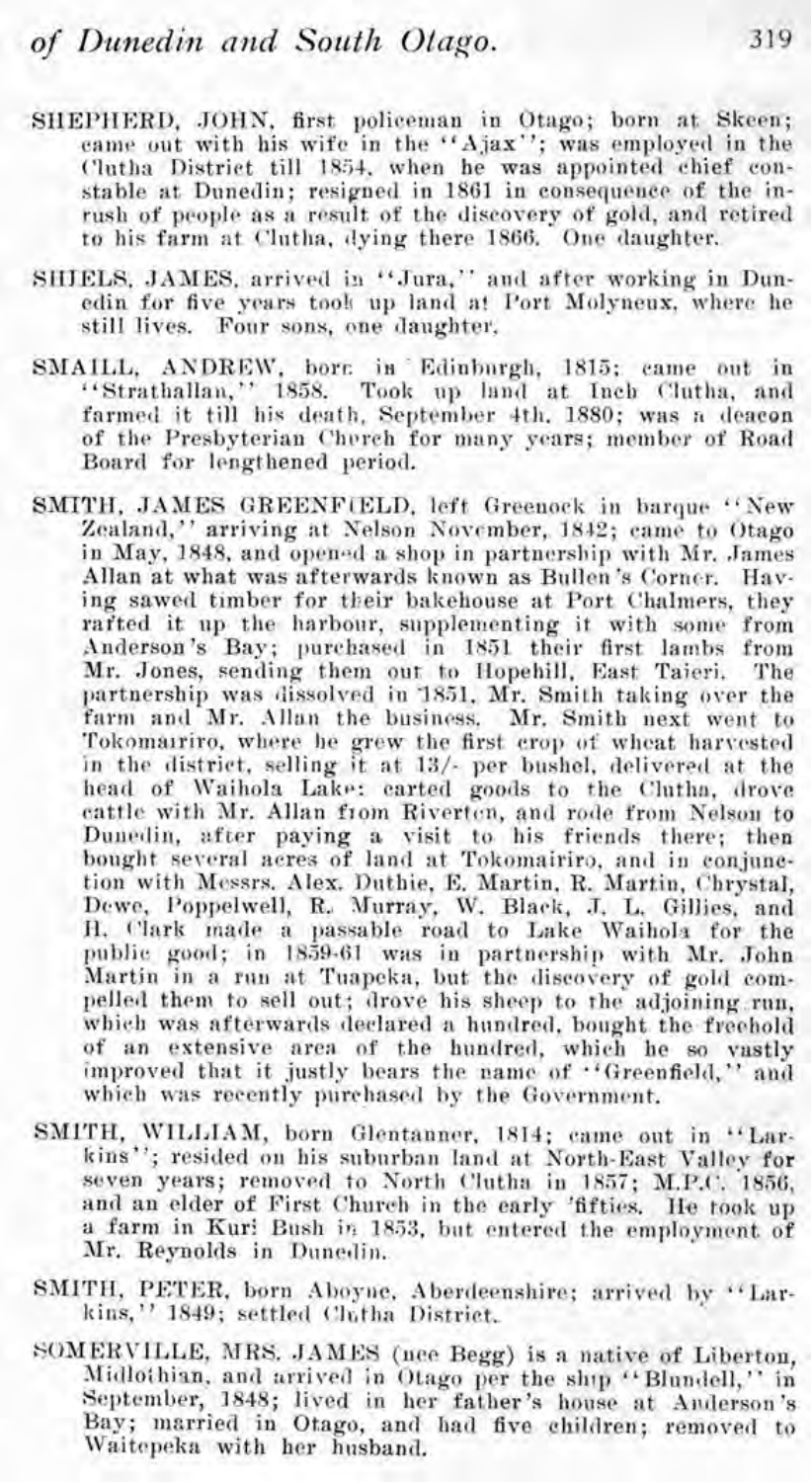- SOMERVILLE, JAMES, born Edgehead, parish of Cranston, Midlothiau, Scotland, in 1830; arrived Otago "Blnndell." 1848. Farming at Anderson's Bay; ultimately settled at Waitepeka, where, in conjunction with his brothers, entered into business as storekeepers and millers. Took active interest in Church matters in both \Vharepa and Puerua congregations, in latter of which he was an honoured elder. Died 1910.
- SOMERVILLE, JOHN, born at Edgehill, 1828; came out with his parents in the "Blundell"; commenced farming at Anderson's Bay, hnt settled at Kaitrpelta; clerk and engineer to the member of Clutha County Council; was collector of the unpopular poll-tax imposed in the early 'fifties in the Clntha District for educational purposes; engaged storekeeping. Two sons, four daughters. Died 1904.
- SOMERVILLE, MRS. JOHN (nee Brown); arrived "Eden." 1850, with her parents. Mr. and Mrs. George Brown.
- STEEL, D. P., arrived 1851. and was one of the first settlers on the Taieri Plain. Settled at Puerua early in the 'fifties, naming his property "Underwood." Died in Victoria two years ago. M.P.C. 1860-64.
- STREET, CHARLES H., of well-known firm Gillies and Street. of early days; arrived "Maori" on her second trip; took up land in Wharepa District, but afterwards went to Auckland, where he died.
- SUTIIERLAND, MRS. ROBERT, born Caithness; arrived "Clara," 1851; 1856, Waitepeka. Family five.
- SUTIIERLAND, RORERT, arrived "Rajah." 1833; Waitepeka, 1856. First shoemaker in district; first to grow famous Sutherland oats.
- TOLMIE, THOMAS, born Cador, Xairnshire. Scotland; arrived penter by trade; built first manse at Puerna. Died in 1900; aged **72** years.
- TIVISS, PREDERIC. born Cambridge; emigrated Victoria 1851; '' Nourmahal," May, 1858; first white couple settled Lovell's Flat; left Lovell's Flat 1871; settled for seven years North Branch; resides Milton.
- WILLOCKS, WILLIAM, born at Brechin, 1822; came out in the ship "Mariner," 1850; started building at Port Chalmers, afterwards carrying on his trade on the site of Messrs. Scoullar and Chisholm's premises. Settled in the Clutha District in 1854. A son (Mr. James Willocks, Stirling) and daughter (Mrs. **A.** Landells, Dunedin) came out with their parents, and two sons were born in the Colony.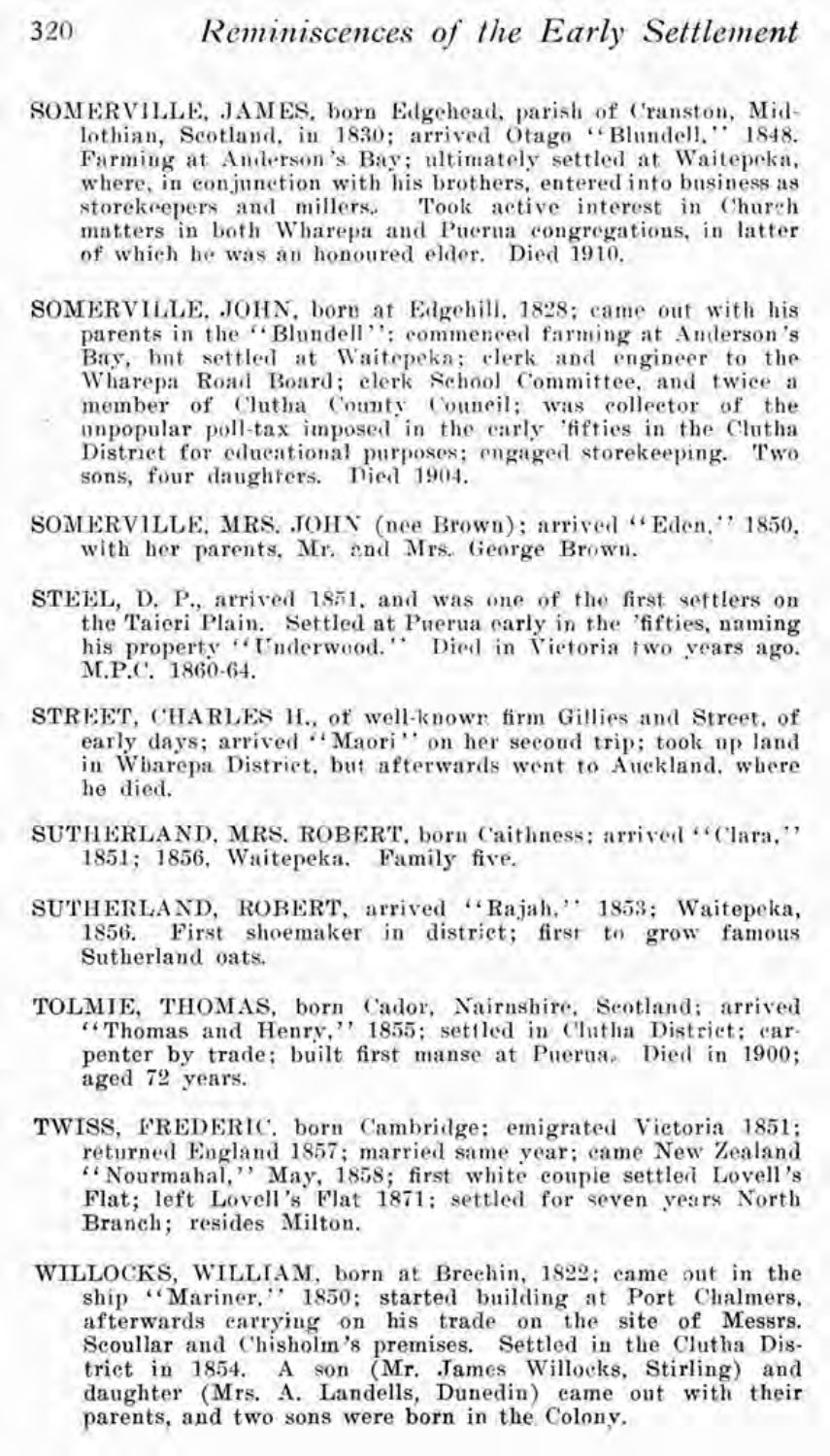## *of Dunedin and South Otago.* 321

WRIGHT, JOHN, native of Pluseardin. Morayshire, Scotland. In 1859 married Miss Grigor, and left for New Zealand the day after the wedding. arriving in 1860 in ship "Gala." Resided in Wharepa District for 42 years. Took an active interest in Church and school matters. Was for many years a respected elder of the Wharepa Church.

YOUNG, WILLIAM, arrived by ship "Mary," 1849, accompanied by his wife and two ckildren, one of whom was Mr. Samuel Young, Tuapeka West. Was an elder of First Church for many years.